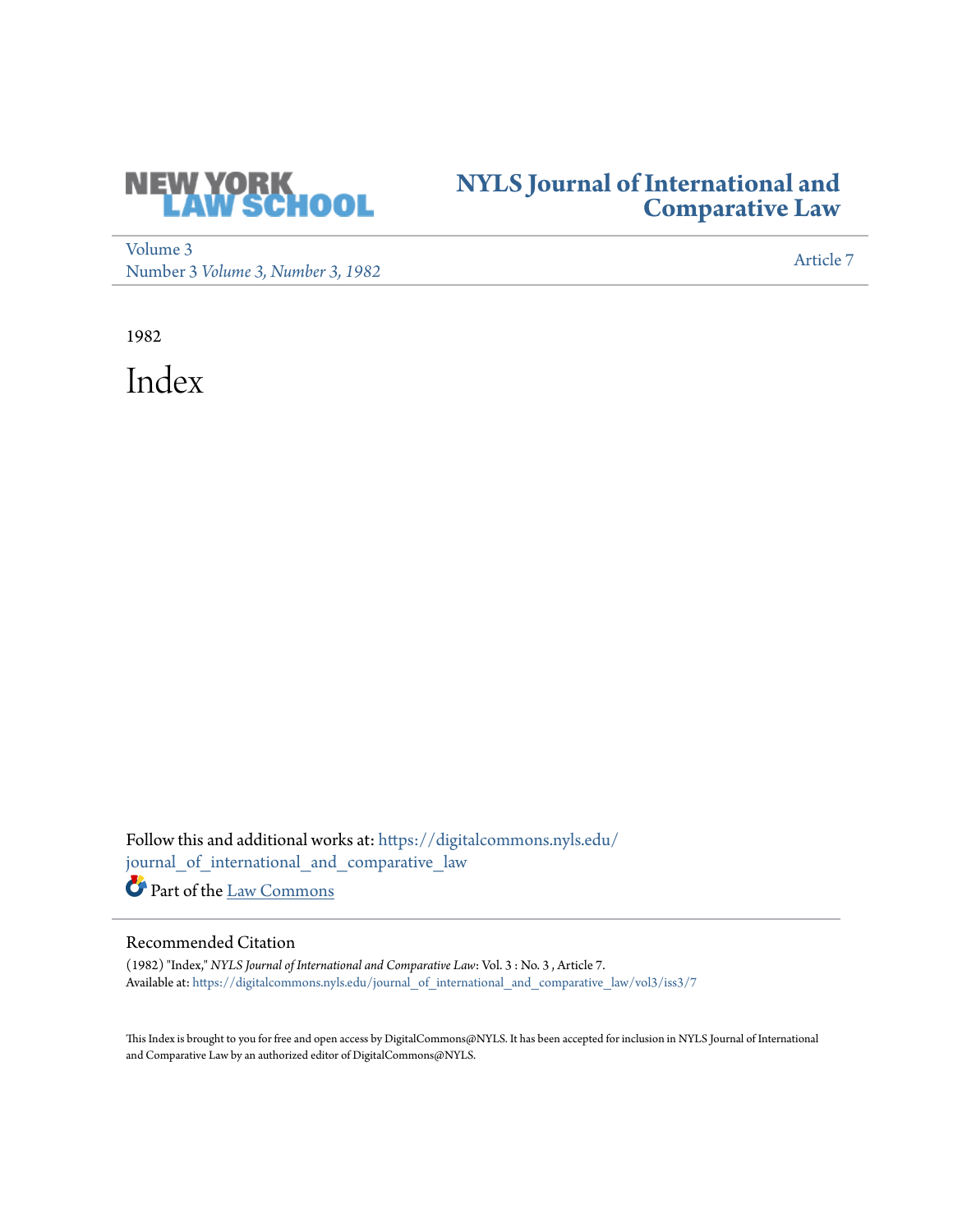### BOOK REVIEWS

|  | WILLIS: PROLOGUE TO NUREMBERG. Michel J. Landron | 333 |
|--|--------------------------------------------------|-----|
|  |                                                  |     |

## BOOK **NOTES**

| A Conversation with Michael Novak and Richard Schipter: Human Rights<br>AND THE UNITED NATIONS. By American Enterprise Institute for Public Policy      |
|---------------------------------------------------------------------------------------------------------------------------------------------------------|
|                                                                                                                                                         |
| ANGLO-POLISH LEGAL ESSAYS. Edited by W.E. Butler.                                                                                                       |
| BUILDING CHINA: STUDIES IN INTEGRATED DEVELOPMENT. Edited by John F. Jones.                                                                             |
| CHILDREN OUT OF COURT. By F.M. Martin, Stanford J. Fox and Kathleen Murray.                                                                             |
| CORPORATE CONCENTRATION: NATIONAL AND INTERNATIONAL REGULATION. By Michi-                                                                               |
| DIPLOMACY OF POWER: SOVIET ARMED FORCES AS A POLITICAL INSTRUMENT. By Ste-                                                                              |
| ECONOMIC STABILIZATION IN DEVELOPING COUNTRIES. By The Brookings Institution<br>$\sim$ .                                                                |
| ELECTRONIC NIGHTMARE: THE NEW COMMUNICATIONS AND FREEDOM. By J.                                                                                         |
| FAILED MULTINATIONAL VENTURES. By Leon Grunberg                                                                                                         |
| INTERNATIONAL ENERGY POLICY. Edited by Robert M. Lawrence & Martin O. Heis-                                                                             |
|                                                                                                                                                         |
| IRAN SINCE THE REVOLUTION. By Sepehr Zabih.                                                                                                             |
| ISLAM AND POWER IN THE CONTEMPORARY MUSLIM WORLD. Edited by Alex Cudsi                                                                                  |
| JUSTICE AND TROUBLED CHILDREN AROUND THE WORLD, VOLUME 3. Edited by V.<br>Lorne Stewart.                                                                |
| LIBERATION SOUTH, LIBERATION NORTH. Edited by Michael Novak.<br>MARITIME TRANSPORT: THE EVOLUTION OF INTERNATIONAL MARINE POLICY AND                    |
| NONPROLIFERATION AND U.S. FOREIGN POLICY. Edited by Joseph A. Yager.                                                                                    |
| PAWNS IN A TRIANGLE OF HATE: THE PERUVIAN JAPANESE AND THE UNITED STATES.                                                                               |
| THE CONSERVATION OF ENEMIES: A STUDY IN ENMITY. By Frederick H. Hartmann.<br>THE CONSERVATIVE PARTY FROM HEATH TO THATCHER: POLICIES AND POLITICS 1974- |
|                                                                                                                                                         |
| THE CREATION OF STATES IN INTERNATIONAL LAW. By James Crawford.                                                                                         |
| THE OIL FACTOR IN U.S. FOREIGN POLICY, 1980-1990. By Melvin A. Conant                                                                                   |
| THE PRACTICE OF JAPAN IN INTERNATIONAL LAW 1961-1970. Edited by Shigeru Oda                                                                             |
| THE SINO-SOVIET CONFLICT: A GLOBAL PERSPECTIVE. Edited by Herbert J. Ellison.                                                                           |
| THE TEACHER IN INTERNATIONAL LAW. By Manfred Lachs                                                                                                      |
| TRANSNATIONAL TERRORISM: CONVENTIONS AND COMMENTARY. Edited by Richard B.                                                                               |
| U.S. INTERNATIONAL AVIATION POLICY. By Nawal K. Taneja                                                                                                  |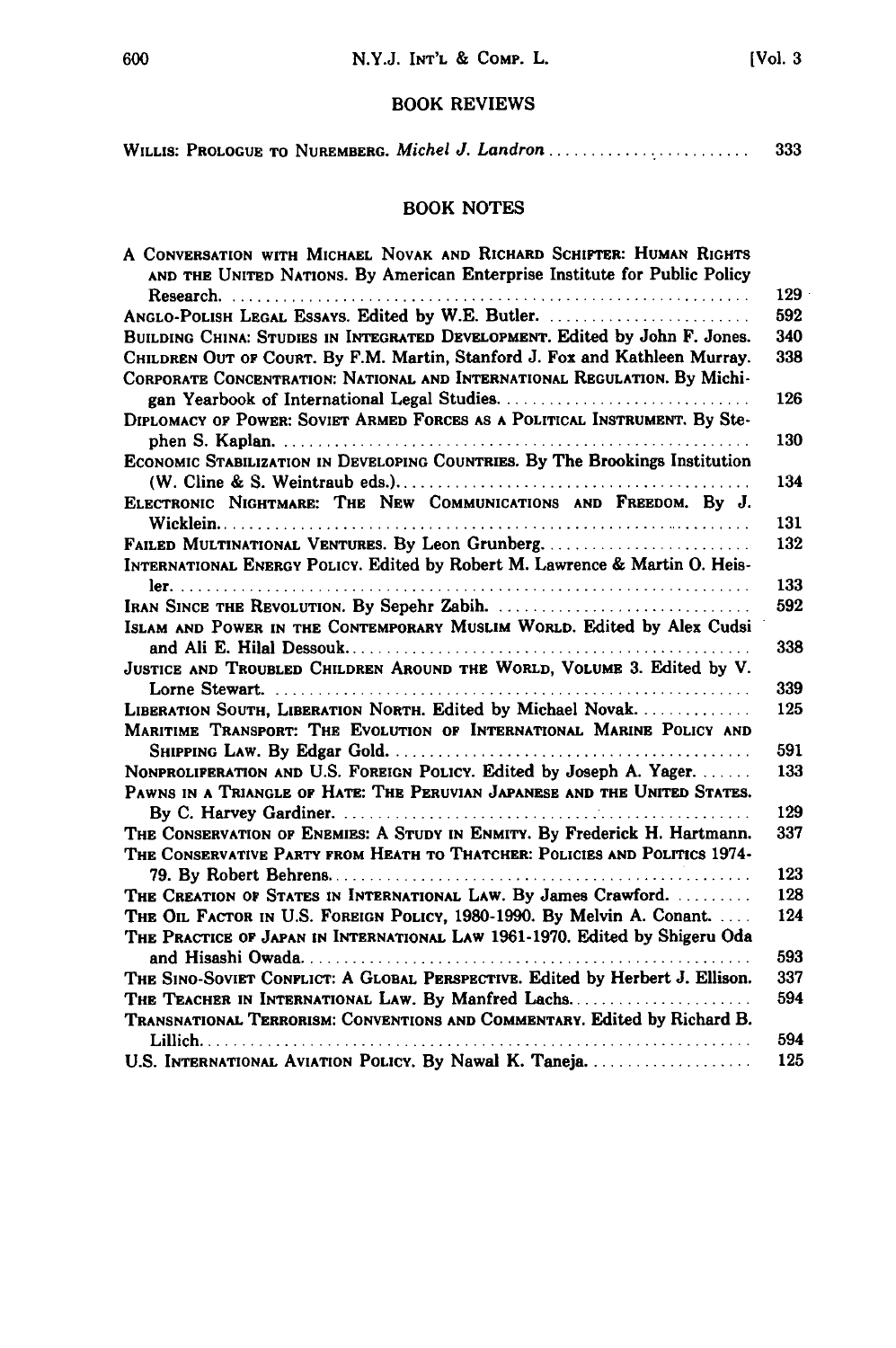#### NOTES AND COMMENTS

|                                                                            | 73   |
|----------------------------------------------------------------------------|------|
| DOMESTIC AND INTERNATIONAL LAW IMPLICATIONS OF A PRESIDENTIALLY DECLARED   |      |
|                                                                            | 547  |
| JUDICIAL AUTHORITY AND PRESIDENTIAL COMPETENCE: CONFLICTING POWERS AFFECT- |      |
|                                                                            | 193  |
| LAW OF THE SEA TREATY: REPORT ON THE ENTERPRISE                            | - 51 |
| PROPERTY RIGHTS IN RECOVERED SEA TREASURE: THE SALVOR'S PRRSPRCTIVE  271   |      |
| THE ALIEN VENUE STATUTE: AN HISTORICAL ANALYSIS OF FEDERAL VENUE PROVI-    |      |
|                                                                            | 307  |
| UNCLOS III AND THE STRAITS PASSAGE ISSUE: THE MARITIME POWERS' PERSPEC-    |      |
|                                                                            | 243  |
|                                                                            |      |

#### **RECENT DEVELOPMENTS**

| REFLECTIONS ON UNCLOS III. Kazimierz Grzybowski               | 581 |
|---------------------------------------------------------------|-----|
| THE LI SHUANG CASE: A WET BLANKET OVER ROMANTIC LOVE? An Chen | 97  |

 $\ddot{\phantom{0}}$ 

 $\ddot{\phantom{1}}$